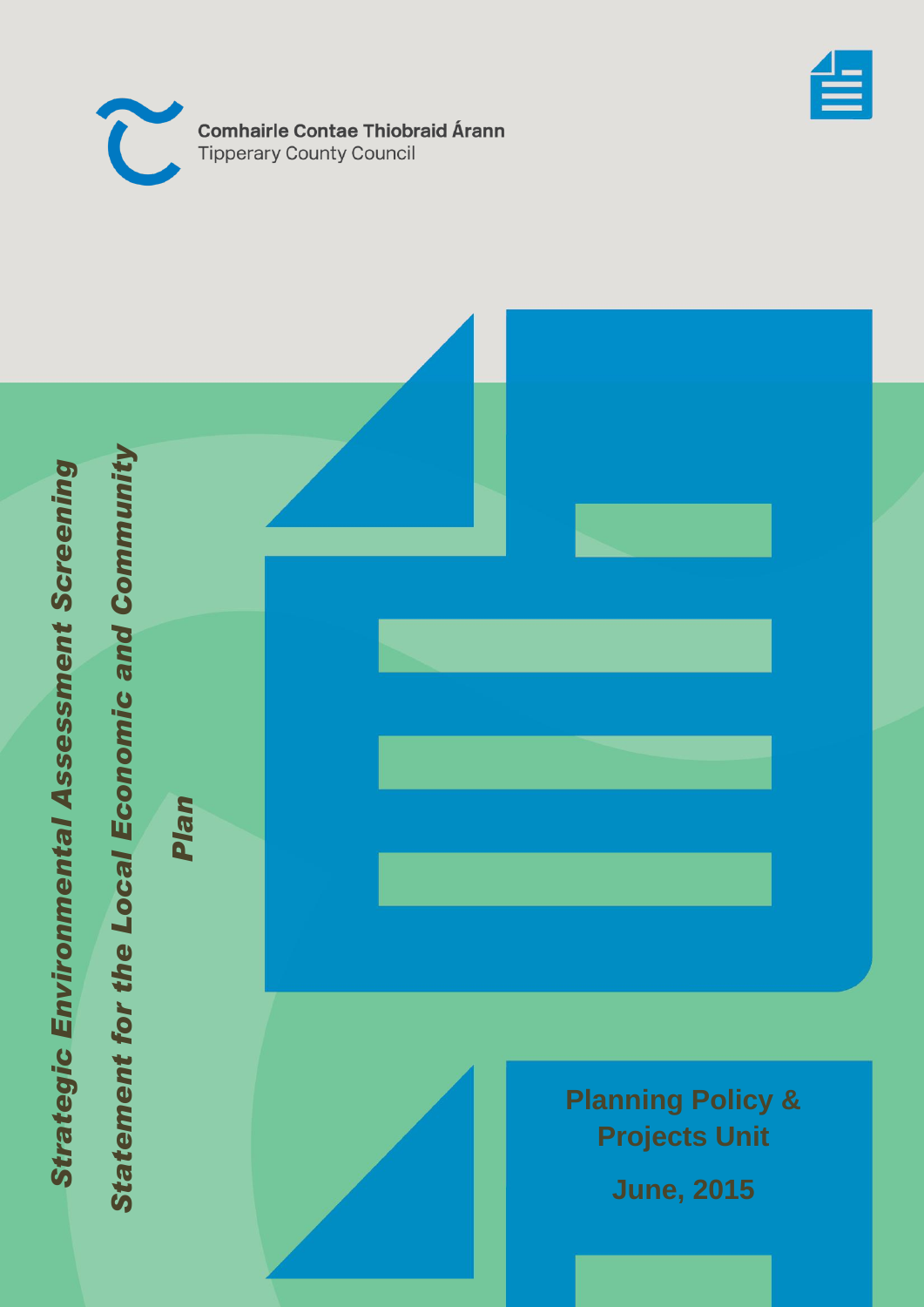# **TABLE OF CONTENTS**

| 1.0   |                                                                             |
|-------|-----------------------------------------------------------------------------|
| 1.1   |                                                                             |
| $1.2$ |                                                                             |
| 2.0   |                                                                             |
| 2.1   |                                                                             |
| 2.2   | The LECP and the North and South Tipperary County Development               |
|       |                                                                             |
| 3.0   |                                                                             |
|       |                                                                             |
| 3.2   |                                                                             |
| 3.3   | The characteristics of the effects and of the area likely to be affected 9  |
| 4.0   |                                                                             |
|       | 4.1                                                                         |
|       | <b>Consideration of the Environmental Authorities Submission  14</b><br>4.2 |
| 5.0   |                                                                             |
|       |                                                                             |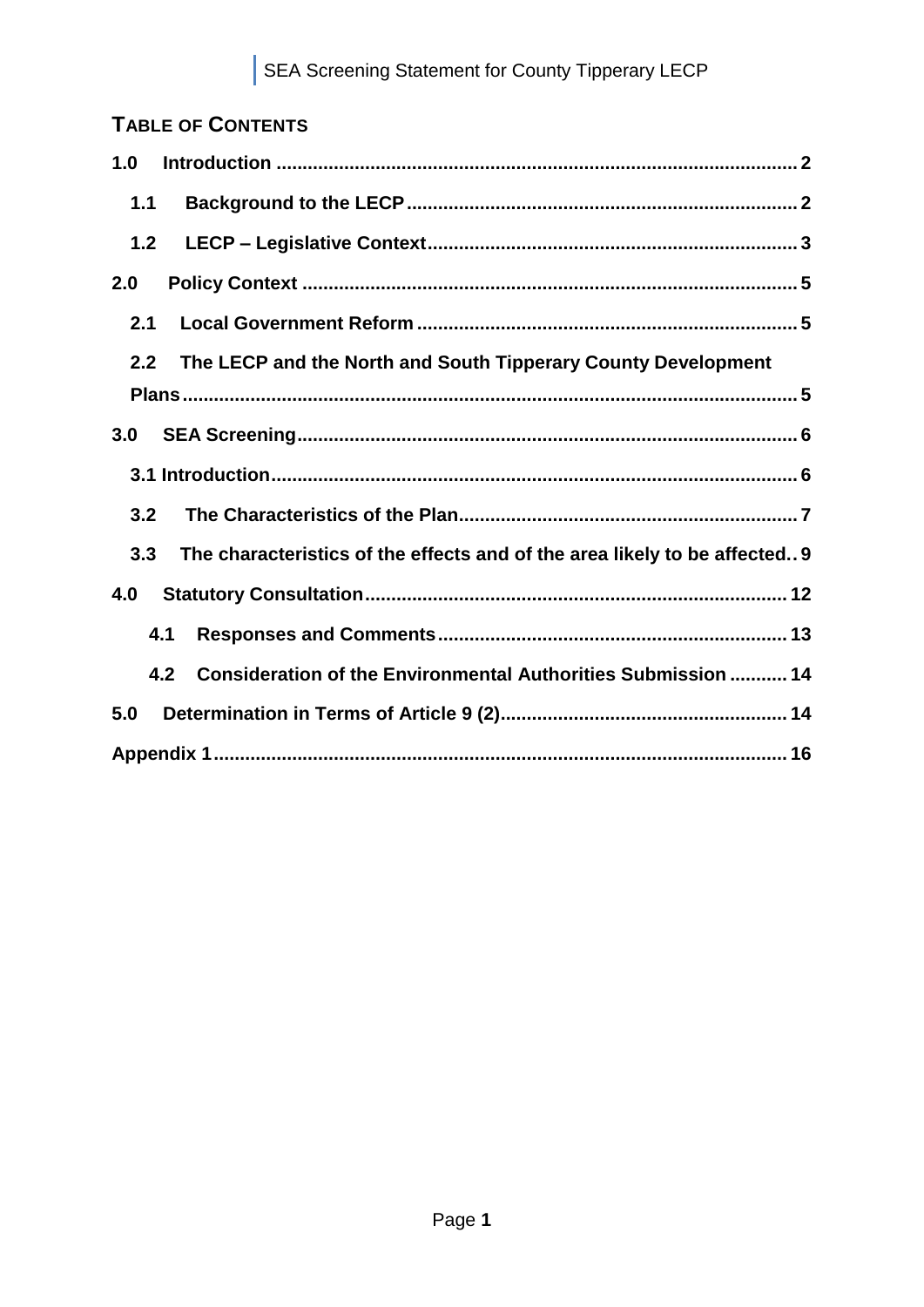#### <span id="page-2-0"></span>**1.0 INTRODUCTION**

The European Union Strategic Environmental Assessment (SEA) Directive (2001/42/EC)<sup>1</sup> requires an environmental assessment be carried out for certain plans and programmes including the proposed Local Economic and Community Plan<sup>2</sup> for Tipperary County Council. The following Regulations transposed this Directive into Irish law:

- The European Communities (Environmental Assessment of Certain Plans and Programmes) Regulations 2004 (S.I. 435 of 2004),
- The Planning and Development (Strategic Environmental Assessment) Regulations 2004 (S.I. 436 of 2004) and further amended by:
- $\bullet$ S.I. No. 200 of 2011 (European Communities (Environmental Assessment of Certain Plans and Programmes) (Amendment) Regulations 2011) and S.I. No. 201 of 2011 (Planning and Development (Strategic Environmental Assessment) (Amendment) Regulations 2011).

The Planning and Development (Strategic Environmental Assessment) Regulations, 2004 (as amended) state that SEA is mandatory for certain plans while screening for SEA is required for other plans that fall below the specified thresholds. Where plans fall below or outside of the specified thresholds a screening report is required to be carried out to determine whether the making and implementation of a particular plan will or will not, lead to significant environmental consequences for the Plan.

The purpose of report is to undertake a screening assessment to consider whether the LECP will require a Strategic Environment Assessment. This Screening Assessment is set out in Section 3 of the report.

#### <span id="page-2-1"></span>**1.1 BACKGROUND TO THE LECP**

The Local Government Reform Act 2014<sup>3</sup> provides a stronger and clearer role for local government in economic development and community development. This is key element in achieving the vision set out in the Action Programme for Effective Local Government, Putting People First (DECLG, 2012) which states that '*local government will be the main vehicle of* 

1

<sup>1</sup> Hereafter the SEA Directive

<sup>&</sup>lt;sup>2</sup> Hereafter the LECP

<sup>&</sup>lt;sup>3</sup> Hereafter the Act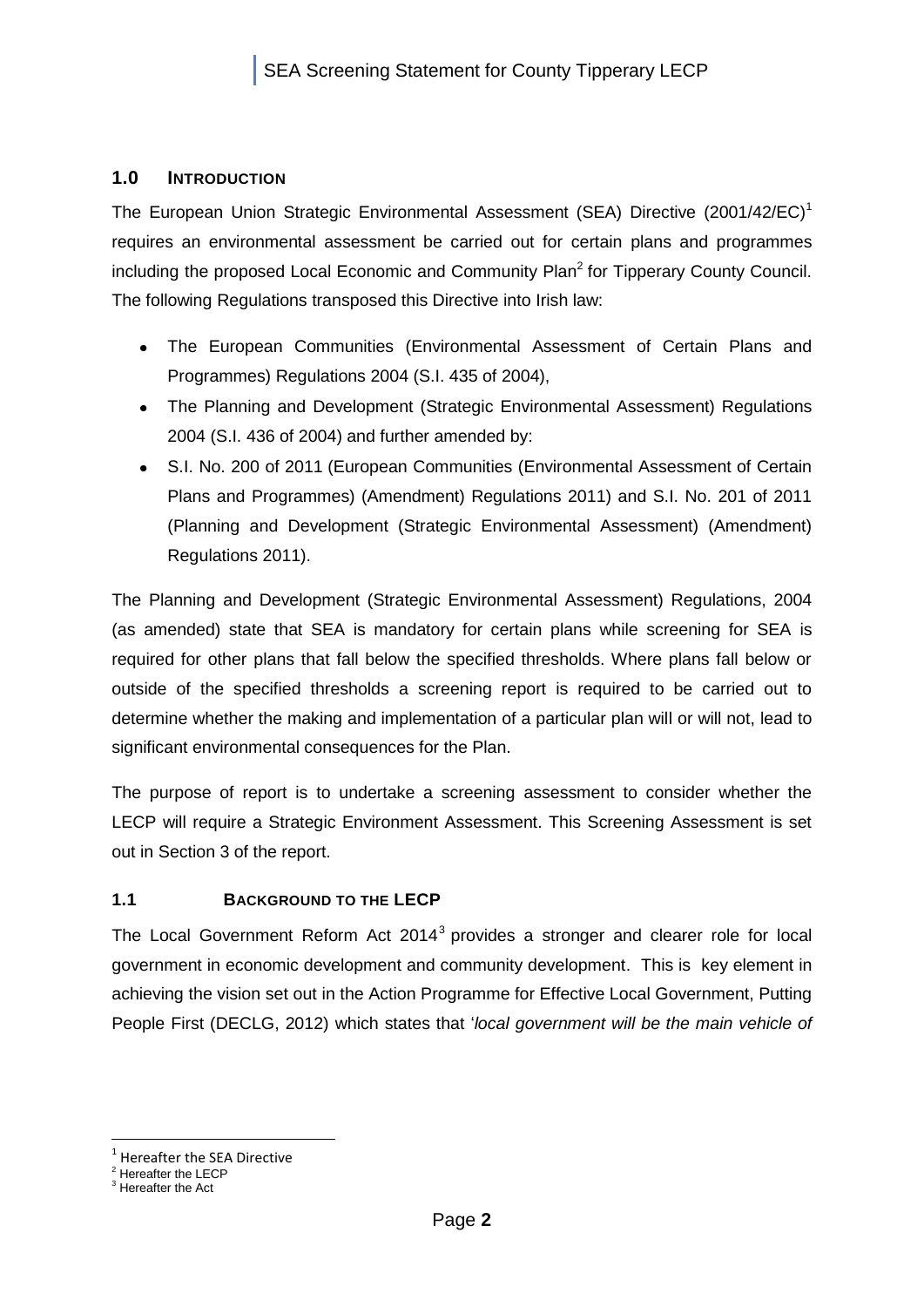*governance and public service at local level, leading economic, social and community development*' 4 .

The LECP is prepared in accordance Section 44 of the Local Government Reform Act 2014 and consists of two elements: A local economic element (prepared and adopted by the local authority) and a community development element (prepared and adopted by the Local Community Development Committee (LCDC) in place of the City and County Development Boards).

The purpose of the LECP is to identify objectives and implement actions to strengthen and develop the economic and community dimensions of County Tipperary over a six year period. In this regard, the delivery of objectives and/or actions may be through partnership with economic and community stakeholders, via the programmes of other stakeholders as well as Tipperary County Council.

# <span id="page-3-0"></span>**1.2 LECP – LEGISLATIVE CONTEXT**

The requirements of the scope and context of the LECP are set out in detail under Section 66B of the Act. A summary of the key requirements are set out in Table 1.1 below.

# **Table 1.1: Legislative Requirements of LECP**

s. 66B (1)

Each Local Authority shall make, a 6 year local economic plan for

(a) the promotion of economic development in its functional area, and

(b) the promotion of local and community development in its functional area.

| Promotion of Economic<br>s.66B<br>$(2)$ :         | $(3)$ :<br>s.66B<br>Promotion of Local<br>and   |
|---------------------------------------------------|-------------------------------------------------|
| Development includes, but is not limited          | Community Development includes, but is          |
| to:                                               | not limited to:                                 |
| (a) Creating and sustaining jobs,                 | (a) promoting and supporting the interests      |
| (b)<br>the<br>of<br>interests<br>the<br>Promoting | of local communities, or any part of a          |
| community, incl:                                  | within<br>community<br>or group<br>a<br>local   |
| (i) enterprise and economic development           | community,<br>including<br>measures<br>to       |
| across economic sectors,                          | enhance quality of life and well-being of       |
| (ii) foreign direct investment,                   | communities and measures aimed at:              |
| (iii) indigenous industry,                        | poverty, disadvantage<br>(i)<br>tackling<br>and |
| (iv)<br>micro-enterprises and<br>small<br>and     | social exclusion through support for basic      |

<sup>1</sup> 4 .Page 1 Action Programme for Effective Local Government, Putting People First (DECLG October 2012)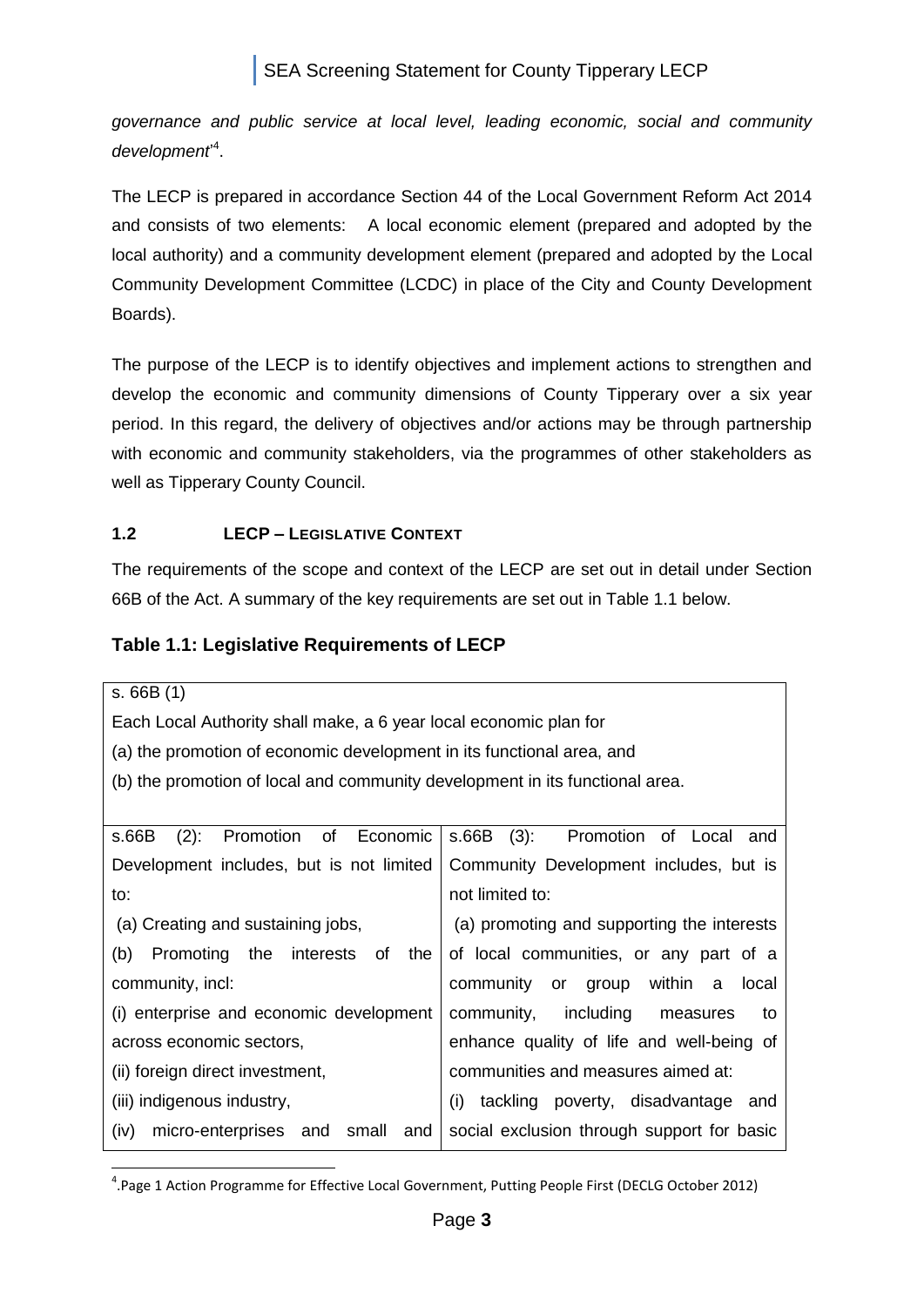# SEA Screening Statement for County Tipperary LECP

medium sized enterprises, (v) tourism, and (vi) agriculture, forestry and the marine sectors, and other natural resource sectors, (c) identifying local attributes essential to: (i) enhancing local economic performance, eg. quality of the environment, qualities of cities, towns and rural areas, including; (I) accessibility, physical character, and infrastructure, (II) employment opportunities and quality of life, Enhancement of competitiveness, investment decisions relating to economic infrastructure (including transportation, water services, energy, communications and waste mgmt), with social and cultural facilities, and (ii) promoting local economic activities, (d) supporting enhancement of local innovation capacity, including investment in research and development capacity, technology transfer, up-skilling and reskilling, (e) identifying, for existing and prospective businesses, opportunities to engage with local government on relevant matters in setting up and managing their businesses and to ensure speedy and coordinated access and response, (f) identifying local strengths, opportunities, weaknesses and deficiencies relevant to economic and and delivery,

services and other initiatives,

(ii) supporting training and up-skilling, creating and sustaining employment and self-employment opportunities, and investing in local development through community-focused supports and services,

(iii) the provision of infrastructure and community facilities and investment in physical regeneration and environmental improvements,

(b) supporting the capacity of local communities to improve their quality of life, (c) supporting social enterprise, social capital, volunteering and active citizenship, (d) developing integrated and evidencedbased approaches to local service planning

(e) identifying the needs and priorities of local communities to enhance their wellbeing, and developing sustainable solutions that make the best use of local assets, strengths and opportunities to address those needs and priorities,

(f) exploiting and co-ordinating funding sources from the public, private and community and voluntary sectors to stimulate and support local development and sustainability, and

(g) promoting, supporting and facilitating community involvement in policy development and decision-making processes related to the planning, development and delivery of services.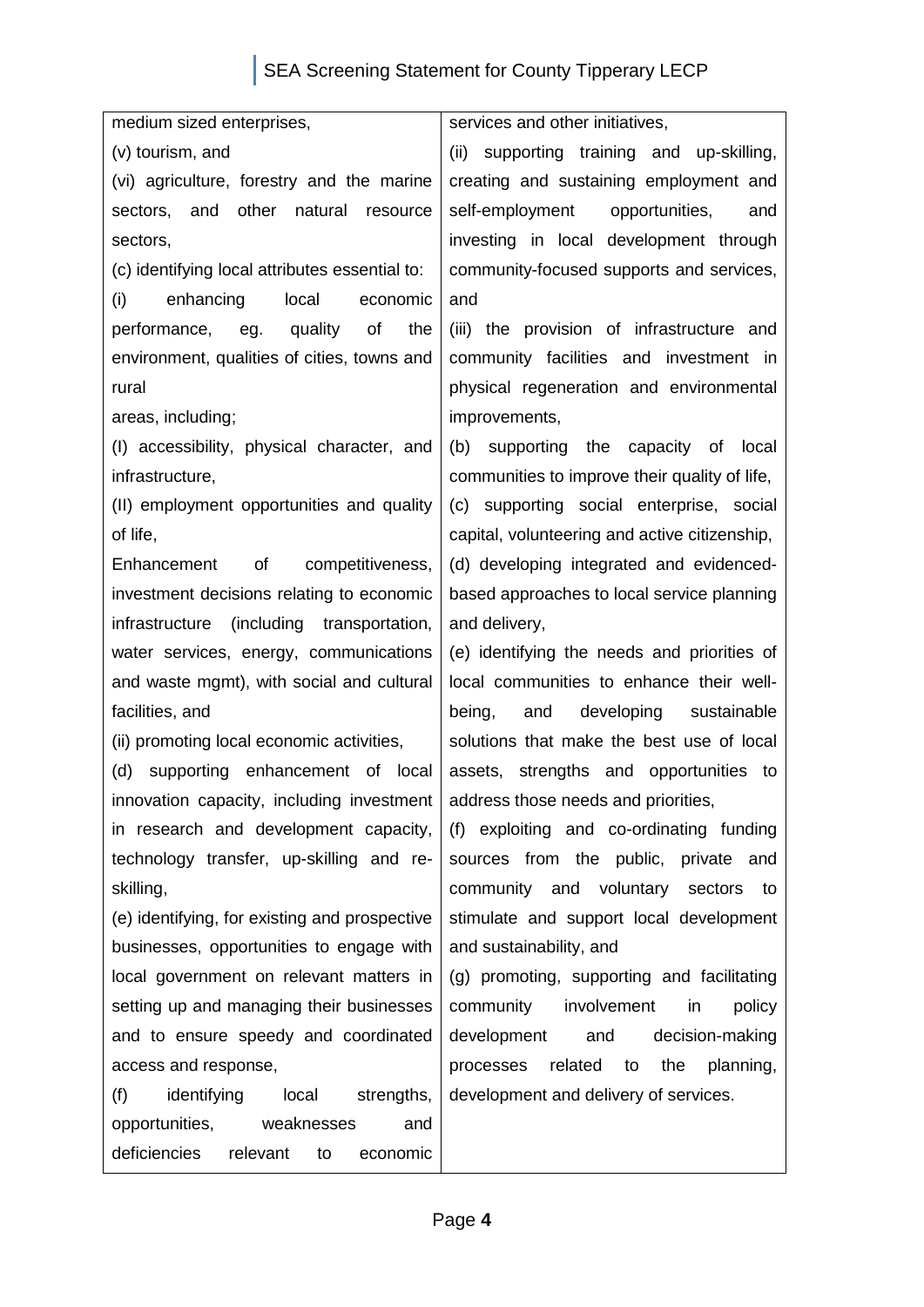# SEA Screening Statement for County Tipperary LECP

| performance and-                           |  |  |
|--------------------------------------------|--|--|
| (i) in relation to such strengths and      |  |  |
| opportunities having regard to economic    |  |  |
| and employment trends, the means of        |  |  |
| maintaining and augmenting them, and       |  |  |
| (ii) in relation to such weaknesses and    |  |  |
| deficiencies, the means of addressing or   |  |  |
| rectifying them, and                       |  |  |
| (g) identifying economic potential and the |  |  |
| requirements to realise it.                |  |  |

# <span id="page-5-0"></span>**2.0 POLICY CONTEXT**

#### <span id="page-5-1"></span>**2.1 LOCAL GOVERNMENT REFORM**

The Act made legal provision for the reforms set out in the *Government's Action Programme for Effective Local Government, Putting People First* (Oct, 2012) and provides for significant changes in local government structures, including as follows:

- The dissolution of eight regional authorities and the establishment of three regional  $\bullet$ assemblies;
- The amalgamation of North and South Tipperary County Councils, the dissolution of the Town Councils and the establishment of municipal districts.

Tipperary County Council was established on the  $1<sup>st</sup>$  June, 2014 and along with eight other counties, forms part of the new Southern Region.

Section 63 of the Act, which amended the Planning and Development Act, 2000 requires the Regional Assemblies to prepare new Regional Spatial and Economic Strategies. However, until such time as these new regional strategies are prepared and adopted by the Regional Assemblies the LECP must be consistent, in the first instance, with the existing Regional Planning Guidelines.<sup>5</sup>. Therefore, County Tipperary's LECP must demonstrate consistency with the Mid-West Regional Guidelines, 2010-2016 and the South-East Regional Planning Guidelines, 2010-2016.

#### <span id="page-5-2"></span>**2.2 THE LECP AND THE NORTH AND SOUTH TIPPERARY COUNTY DEVELOPMENT PLANS**

The LECP does not sit directly within the hierarchy of spatial planning policy but rather sits as an entity considerate of the spatial framework endorsed by the County Development Plan

<sup>1</sup>  $^5$  DECLG: Circular LG1/2015;AL 1/2015 – Local Economic and Community Plans 21<sup>st</sup> January, 2015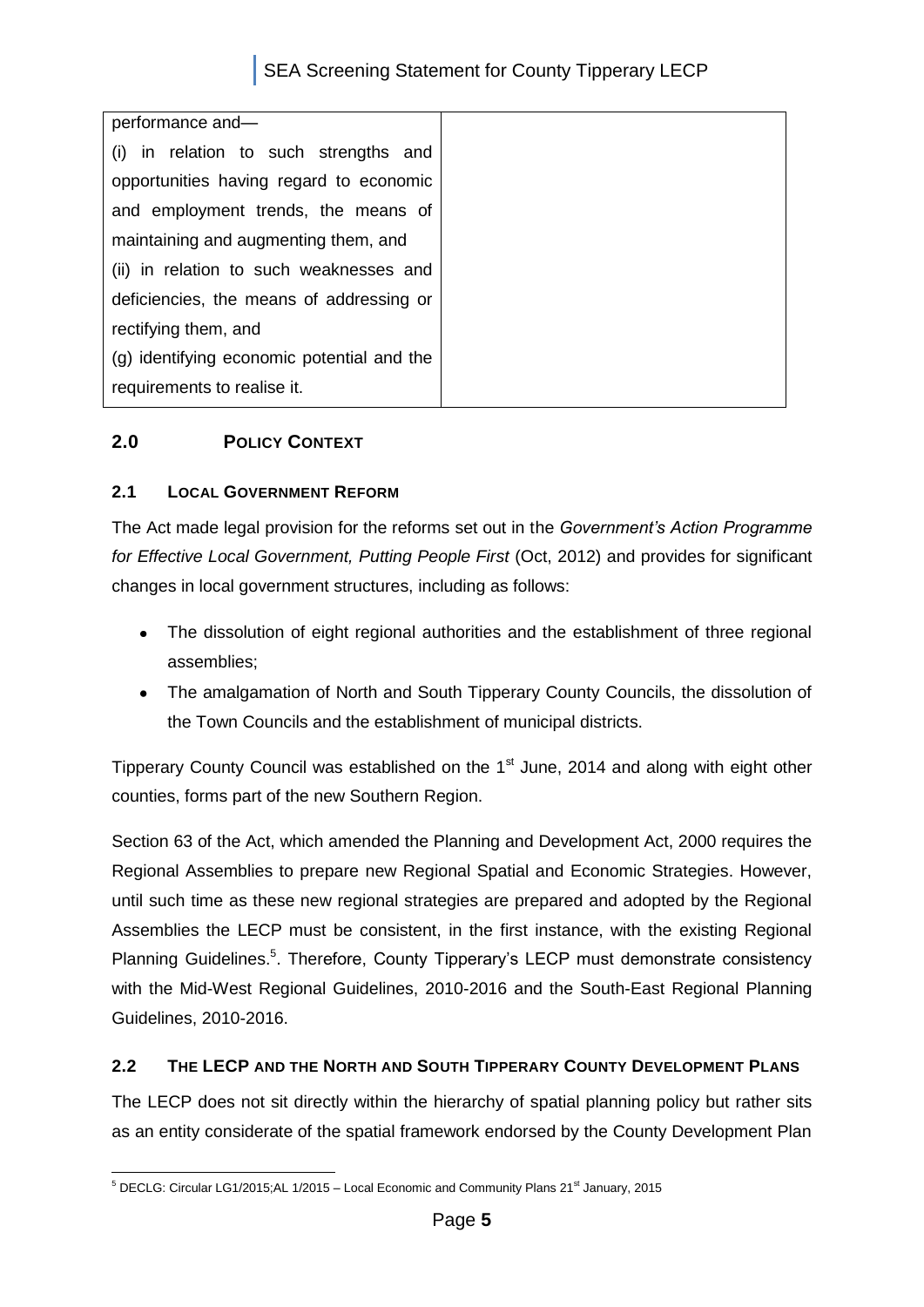and as a strategy in its own right, the LECP '*must be consistent with the core strategy and the objectives of the development plan*' 6

Tipperary County Council has at present two county development plans, namely; the North Tipperary County Development Plan 2010 and South Tipperary Development Plan, 2010<sup>7</sup>. The Development Plans provide a framework for strategic land use planning framework while also addressing wider social, economic and environmental trends.

The North and South Tipperary Development Plans were subject to Strategic Environmental Assessment, which assessed all policies and objectives to establish if they *'are likely to have significant environmental effects'.* This process provided for the inclusion and integration of relevant and important environmental considerations in order to promote and encourage sustainable development.

# <span id="page-6-0"></span>**3.0 SEA SCREENING**

#### <span id="page-6-1"></span>**3.1 INTRODUCTION**

'Screening' is a process for deciding whether a particular plan, other than those for which SEA is mandatory, would be likely to have significant environmental effects, and would warrant SEA<sup>8</sup>.

The criteria for determining whether a particular plan is likely to have significant environmental impacts, regard must be made to the criteria set out in Annex II of the SEA Directive. These criteria are reproduced in Schedule 2A of the Planning and Development Regulations 2001, as inserted by Article 12 of the Planning and Development (Strategic Environmental Assessment) Regulations, 2004.

Schedule 2A of the Planning and Development Regulations 2001 set out two main criteria for determining whether a plan would be likely to have significant environmental effects:

- Characteristics of a Plan:
- Characteristics of the effects and of the area likely to be affected.

The LECP for Tipperary has not been fully developed at this stage. Therefore baseline data, existing statutory plans relevant to the plan area together with the *Guidance on Local Economic and Community Plans* (2015) issued by the Minister for the Environment,

<sup>1</sup>  $6$  DECLG: Circular LG1/2015;AL 1/2015 – Local Economic and Community Plans 21 $\mathrm{^{st}}$  January, 2015

<sup>7</sup> Extended (pursuant to the provisions of the Electoral, Local Government and Planning and Development Act 2013)

<sup>&</sup>lt;sup>8</sup> Implementation of the SEA Directive (2001/42/EC): Assessment of the Effect of Certain Plans and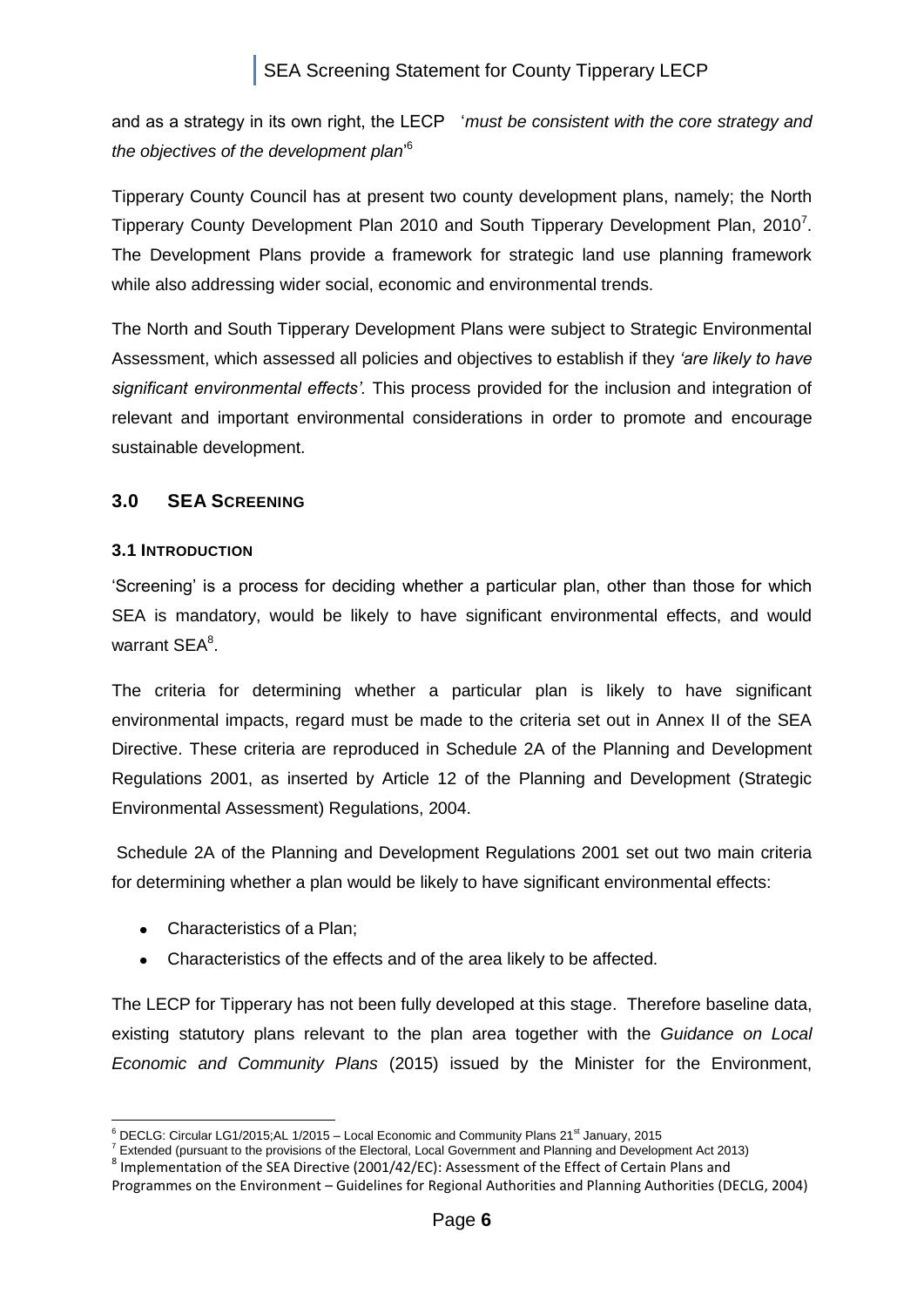Community and Local Government, have been relied upon to inform if the LECP would be likely to have significant effects on the environment.

Section 3.2 and Section 3.3 below presents the SEA Screening assessment by assessing the available information in relation to the proposed LECP against the criteria provided in Schedule 2a of the Planning and Development (Strategic Environmental Assessment) Regulations 2001-2011.

# <span id="page-7-0"></span>**3.2 THE CHARACTERISTICS OF THE PLAN**

Table 1.2 below provides an assessment as to whether, having regard to the characteristics of the plan, the proposed LECP for County Tipperary is likely to have significant impacts on the environment.

# **Table 1.2: SEA Screening Assessment: Characteristics of the LECP**

**The characteristics of the LECP having regard, in particular, to:**

*(a) The degree to which the LECP sets a framework for projects and other activities, either with regard to the location, nature, size and operating conditions or by allocating resources*

The LECP aims to provide a framework for the future economic development and local community development of County Tipperary over a six year period. It must set high level goals for the integrated plan of the County, supported by specific objectives. Each objective will be achieved through the implementation of specific, time-bound and measureable actions to promote and support this development at local level.

Tipperary has established economic and local/community development sectors across the county. These vary in nature, size and operating conditions and it is envisaged that the objectives as part of the LECP will identify and further strengthen these areas by creating a coherent framework for projects and activities across the county.

The LECP is required to complement and demonstrate consistency with existing statutory policies including the Mid-West Regional Planning Guidelines, 2010-2016, the South East Regional Planning Guidelines, 2010-2016, the North Tipperary County Development Plan, 2010-2016 and the South Tipperary County Development Plan 2010-2016. These plans have been have subject to Strategic Environmental Assessment and Habitats Directive Assessment.

To ensure consistency and in recognition of the SEA process previously undertaken, the LECP will at all times refer and direct towards the Development Plans, with particular regard to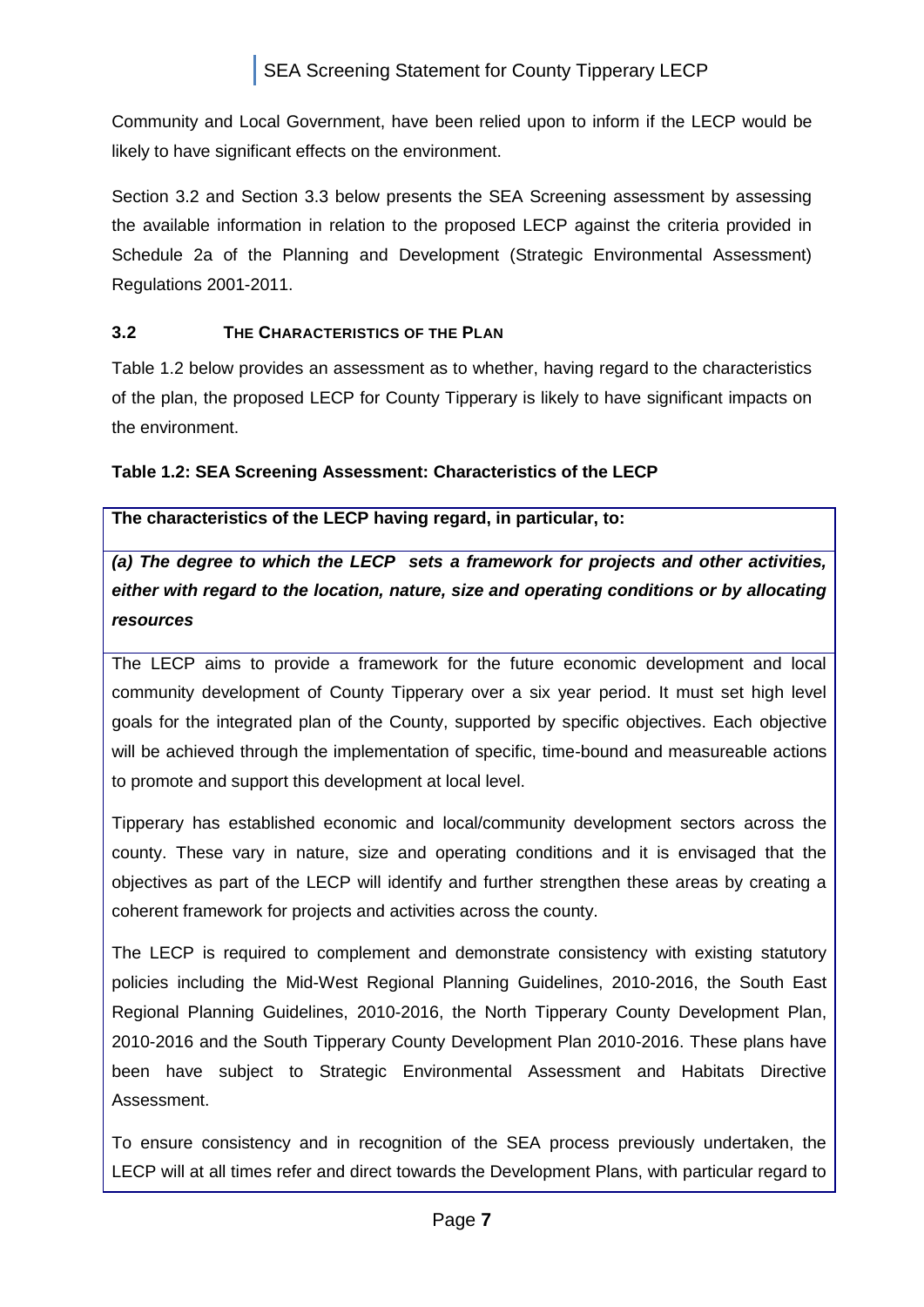the any matter relating to development location and land uses. The LECP will be further be consistent with Core Strategies which provide the framework for the future population growth of the County.

The LECP will complement the planning policy framework and will be consistent with the provision of the relevant county development plans and planning guidelines.

#### *(b) The degree to which the LECP influences other plans, including those in a hierarchy*

The LECP represents a statutory, participatory local level plan which must be consistent in the first instance with the Mid-West and South-East Regional Planning Guidelines 2010-2022 (RPGs). The LECP will be reviewed as necessary in order to ensure consistency with a new National Planning Framework which, it is envisaged once developed, will replace the National Spatial Strategy as well as the Regional Spatial and Economic Strategies (RSESs) which are intended to replace the current RPGs. The LECP must also be consistent with the County Development Plans.

In addition the LECP will have regard to the Regional Action Plan for Jobs, Regional Energy Strategies and Community Plans and other strategies (a full list is attached at Appendix 1)

An important part of the rationale for enhanced local government role in economic development is to forge a stronger link between spatial planning and economic development. Therefore, the LECP will extend and compliment plans from a local level right up to national level and across economic and social planning.

# *(c) The relevance of the LECP in the integration of environmental considerations in particular with a view to promoting sustainable development*

The North and South Tipperary County Development Plans were subject to SEA. This process allowed for the consideration of the environmental implications of implementing this plans. The integration of SEA assessment led, in response, to a variety of environmental protection policies and objectives which were incorporated within the plans. The LECP will be consistent with the policies and objectives of the North and South Tipperary Development Plans.

Further, the integration of sustainable development considerations into the actions of the LECP and subsequent implementation will be an important component in developing, supporting and maintaining vibrant communities.

#### *(d)Environmental problems relevant to the proposed LECP*

The environmental report conducted as part of the SEA process in respect of the North and South Tipperary County Development Plans, discussed various issues of concern in the plan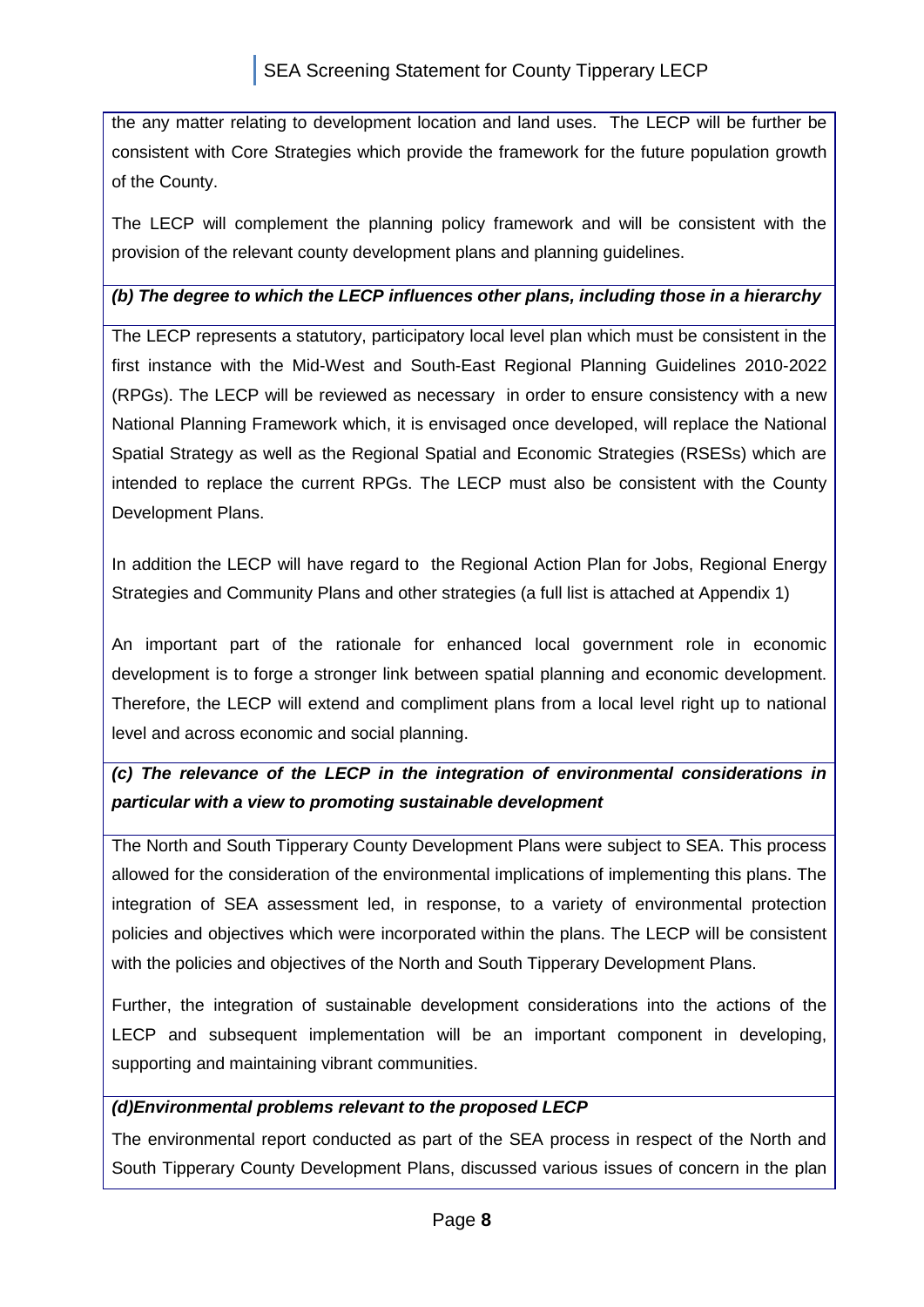area and provided various mitigating measures to decrease impacts considered to be severe or significant.

As stated above the LECP must ensure consistency with the County Development Plans which sets out the framework for development and land use. It should be noted that both County Development Plans set out economic strategies (Chapter 6 North Tipperary County Development Plan and Chapter 5 of the South Tipperary County Development Plan) and addresses Community, Social and Cultural development (Chapters 5 and 8 North Tipperary County Development Plan and Chapters 6 and 8 of the South Tipperary County Development Plan). These Chapters provide a framework for actions that will be brought forward under the LECP.

The LECP will be consistent with the policies or objectives of the Development Plan. Accordingly, the Development Plan provides a framework under which the LECP will be developed and, the policies and objectives seeking to protect and conserve environmental sensitive areas will not be altered or affected by the LECP.

*(e) The relevance of the LECP in the implementation of European Union legislation on the environment (e.g. plans linked to waste-management or water protection).*

The LECP must be consistent with existing national and regional policy documents which includes policies relating to environmental protection, water supply, water quality, ground water, waste management, landscape and cultural heritage in compliance with EU legislation. These include the following EU Directives:

*Water Framework Directive (Directive 2000/60/EC)*

*Groundwater Directive (Directive 2006/118/EC),* 

*Habitats Directive (Directive 92/43/EEC),*

*Birds Directive (Directive* 79/409*/*EEC,)

*and Flood Directive (Directive 2000/60/EC)*

# <span id="page-9-0"></span>**3.3 THE CHARACTERISTICS OF THE EFFECTS AND OF THE AREA LIKELY TO BE AFFECTED.**

Table 1.3 below provides an assessment as to whether, having regard to the characteristics of the effect and of the area likely to be affected that the proposed LECP for County Tipperary is likely to have significant impacts on the environment.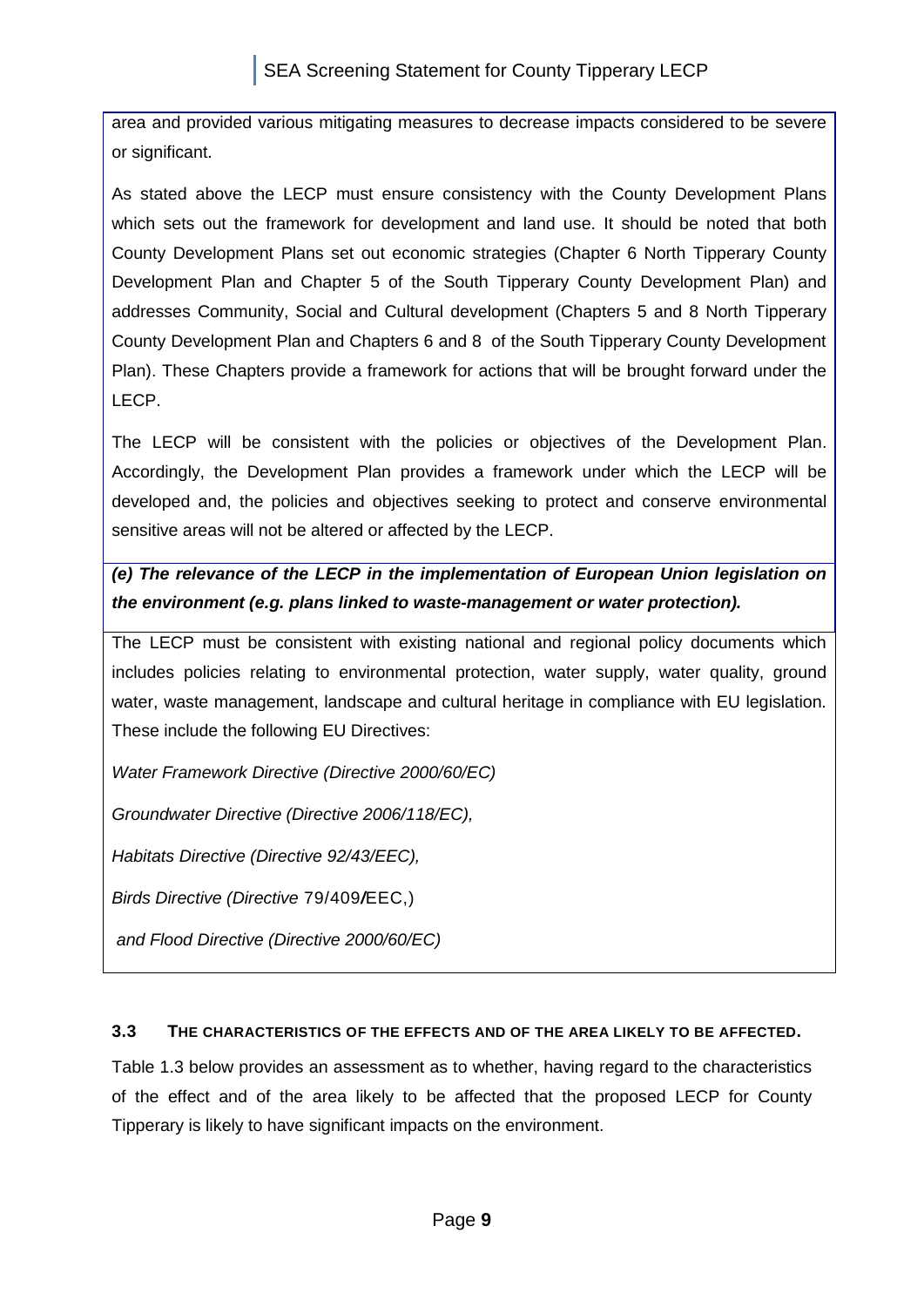# **Table 1.3: SEA Screening Assessment: Characteristics of the effects and of the area likely to be affected**

# *(a) The probability, duration, frequency and reversibility of the effects*

The LECP is for a six year period, and as stated above must be compliant and consistent with the statutory planning framework. Therefore it is considered that effects arising from the LECP will be addressed under the existing statutory planning framework and probability, duration, frequency and reversibility of the effects are not assessed as being significant.

#### *(b) The cumulative nature of the effects*

There are two key aspects to the LECP which are to:

(a) promote economic development and

(b) promote local and community development.

The LECP in the interest of consistency will promote both of these within the framework and the policies and objectives set out by the Development Plans.

Ultimately the cumulative effects of the LECP will be positive in terms of generating economic activity and required community development in County Tipperary. Once the environmental protection measures within the County Development Plan are followed, adhered to and implemented, it is predicted that the LECP will not compromise the quality of the receiving environment.

# *(c) The trans-boundary nature of the effects*

The LECP will be consistent with National and Regional strategies and guidelines and will be subject to environmental protection policies set out and objectives contained in the adopted County Development Plans.

Therefore, no negative trans-boundary environmental effects are predicted.

# *(d) The risks to human health or the environment (e.g. due to accidents)*

The Seveso II Directive 96/82/EC is an EU Directive to prevent major accidents involving dangerous substances and to limit the consequences of such accidents for human beings and the environment. At present there is one registered Seveso Site in Tipperary , MSD Ireland (Ballydine) Ballydine, Kilsheelan, Clonmel, to which the Directive applies. In this regard the South Tipperary County Development Plan 2009-2015 contains the following policy in respect of proposals in proximity to SEVESO sites: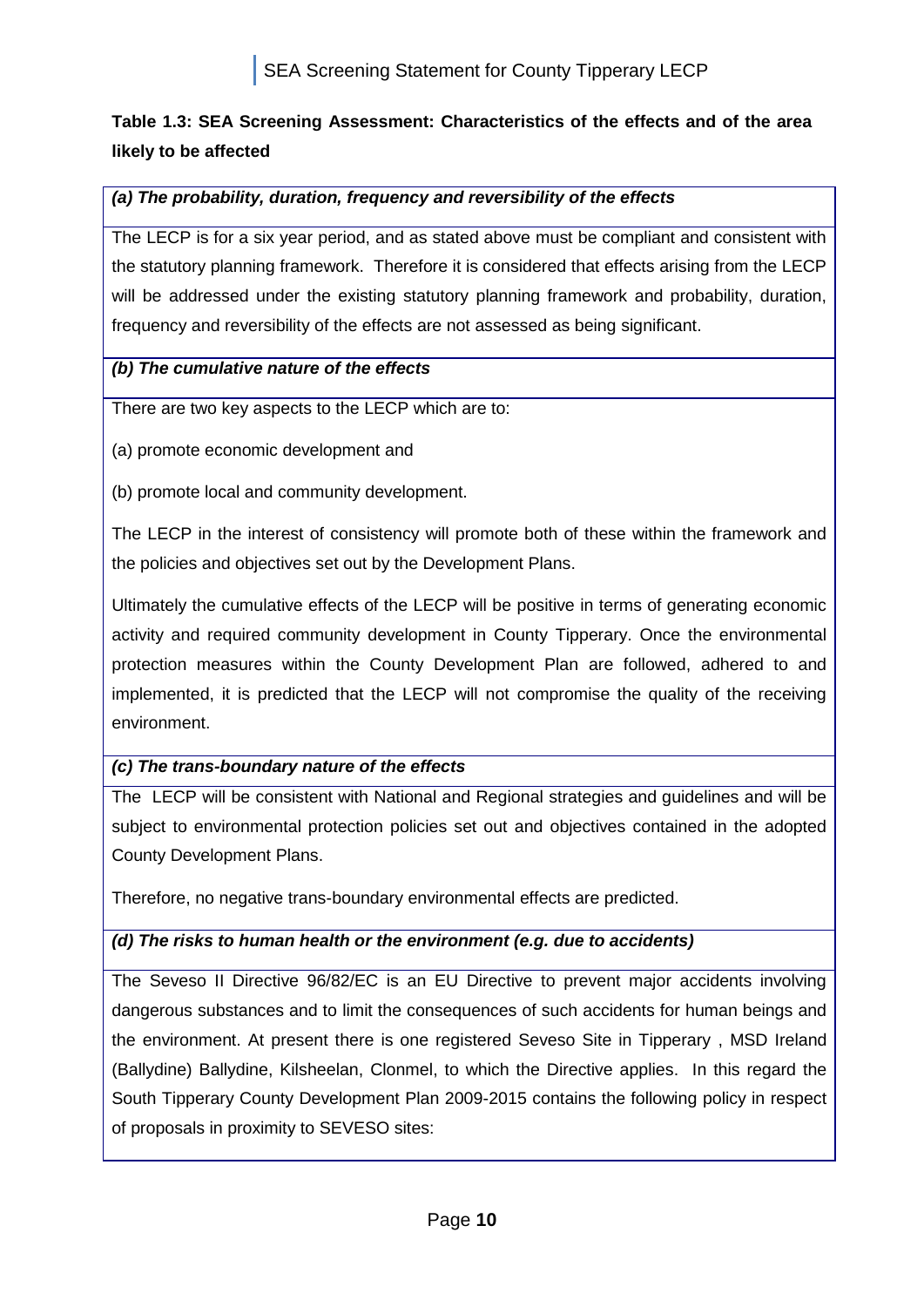*Policy ECON 15: Prevention of Major Accidents:* 

*The Council, in assessing applications for new development, expansion of existing development involving hazardous substances, or other proposed developments located within designated consultation areas, will have regard to: (i) The Major Accidents Directive (Seveso II); (ii) Potential adverse impacts on public health and safety; (iii) The requirements of the Health and Safety Authority (HSA) (iv) The need to maintain appropriate safe distances between residential areas, areas of public use and areas of particular natural sensitivity.*

The LECP will be consistent with Policy ECON15 of the South Tipperary County Development Plan 2009-2015 and will therefore not result in any risks to human health.

*(e) The magnitude and spatial extent of the effects (geographical area and size of the population likely to be affected)*

The County has a total population of 158,652 (CSO Census 2011) and geographical area of 4,305sq km.

The Core Strategies of the North and South Tipperary County Development Plans, provide a framework for the spatial development of land uses. These strategies include settlement hierarchies whereby lands have been zoned to accommodate sustainable growth in line with national and regional population targets.

The LECP will be consistent with the core strategies of the Development Plans and in this regard will not result in environmental impacts by virtue of magnitude or spatial effect of the strategy.

*(f) The value and vulnerability of the area likely to be affected due to:*

#### **(i) Special natural characteristics or cultural heritage**

County Tipperary contains a significant number of European protected sites, these include 21 Special Areas of Conservations (SACs) and 4 Special Protection Areas. In addition there are 12 Natural Heritage Areas (NHA's) protected under the Wildlife Protection Act 1976 (as amended).

County Tipperary has a long history of human settlement much of which was based around economic activity and community development. These can be seen through the historic buildings and structures present in the County along with its archaeological resources.

The Development Plans contain comprehensive objectives and policies to ensure the protection of the natural, built and cultural heritage. The LECP will not conflict with the policies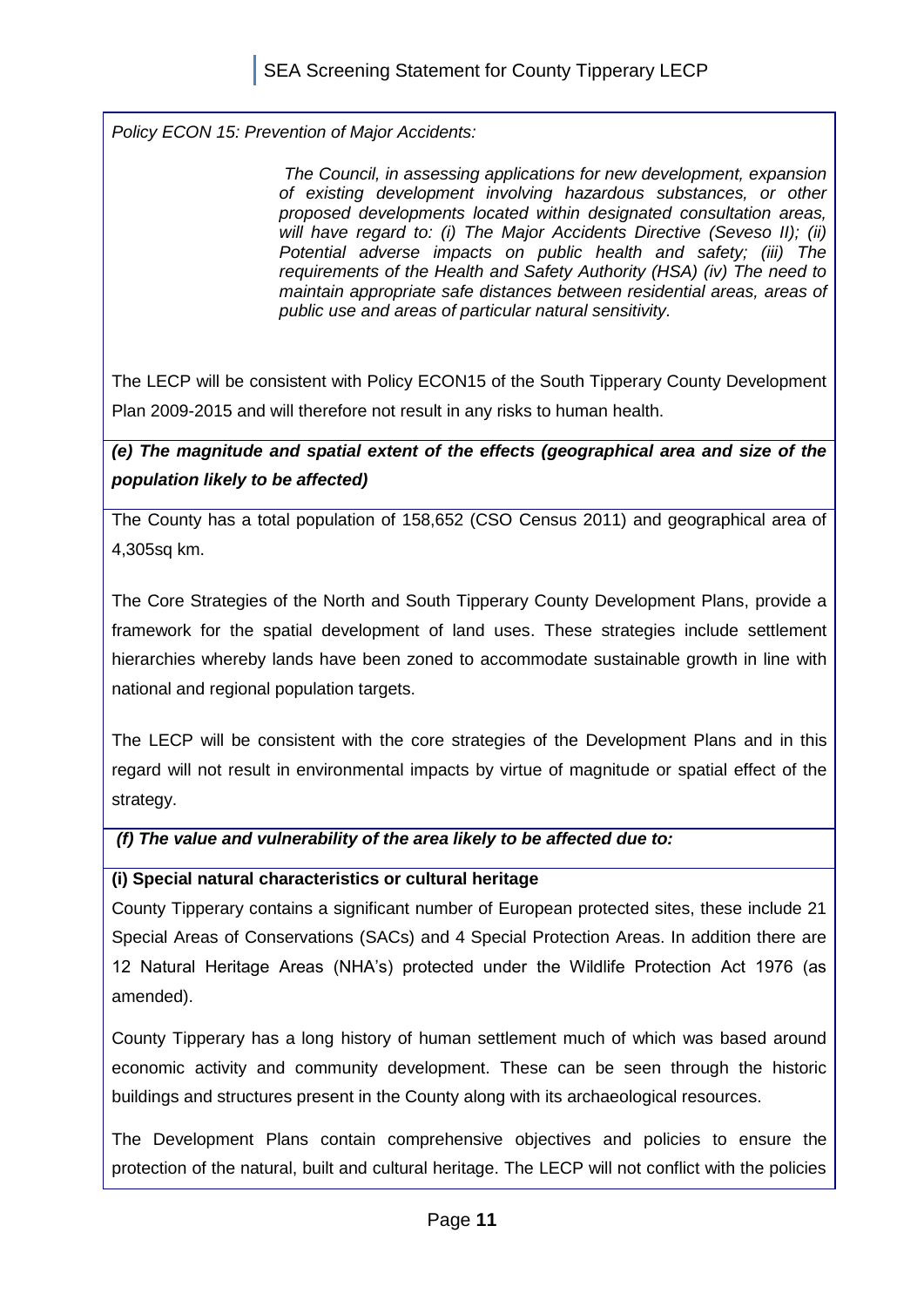and objectives of the Development Plans.

#### **(ii) Exceeded environmental quality standards or limit values**

It is anticipated that environmental quality standards will not be exceeded by the LECP.

The LECP will be consistent and will comply with the Development Plan's environmental protection policies and objectives.

#### **(iii) intensive land-use,**

The majority of County Tipperary is rural in character and there are land use practices which could result in intensification of use and impacts on the environment such as agricultural practices, industry and one-off housing development. Again these are addressed through the statutory planning framework and not the LECP, therefore such effects are not identified.

# **(iv) The effects on areas or landscapes which have a recognised national, European Union or international protection status.**

The North and South Tipperary Development Plans recognise the importance of sites with National and European designations and sets out policies and objectives for their protection. Therefore, it is not considered the implementation of the LECP will have significant negative effects on areas or landscapes which have recognised national, European Union or international protection status.

Development which may arise from the LECP will be subject to an appropriate project level environmental assessment and Habitats Directive Assessment (where necessary). This, along with the continued implementation of the County Development Plans environmental policies and objectives, will ensure that that development will not have an adverse impact on the receiving environment, including areas or landscapes which have recognised national, European Union or international protection status.

# <span id="page-12-0"></span>**4.0 STATUTORY CONSULTATION**

In accordance with Article 9(5) of the Regulations (S.I. No. 200 of 2011), the Council has consulted the specified environmental authorities. These comprise:

- The Environmental Protection Agency
- The Minister for the Environment, Community and Local Government
- Minister for Arts, Heritage and Gaeltacht Affairs
- $\bullet$ Minister for Agriculture, Marine and Food
- $\bullet$ Minister for Communications, Marine and Natural Resources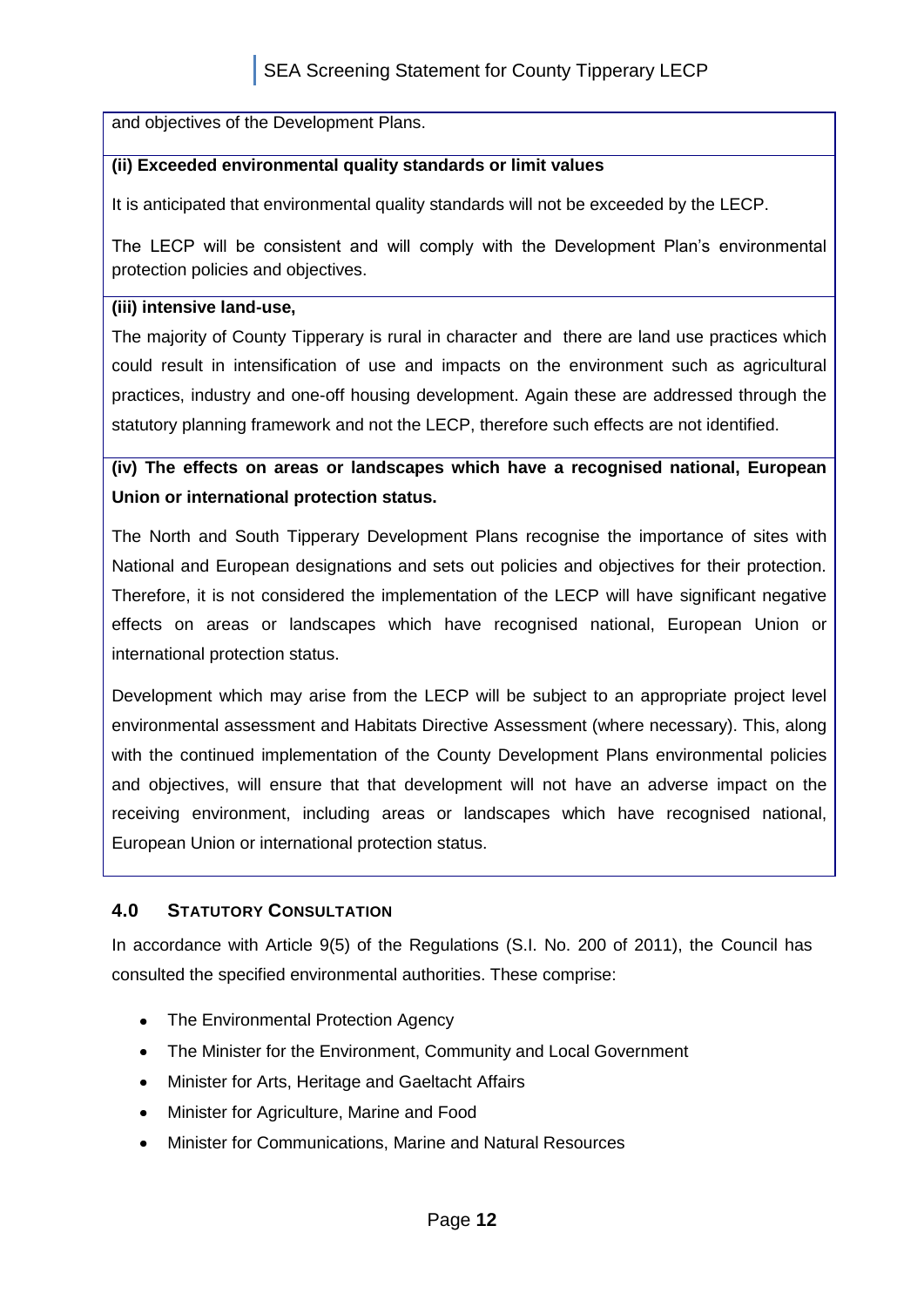#### <span id="page-13-0"></span>**4.1 RESPONSES AND COMMENTS**

Submissions were received from two agencies and these submissions are summarised below:

| Authority                                                                                                      | Response Received, Summary and Key Recommendations                                                                                                                                                                                                                                                                                                                                                                                                                                                                                                                                                                                                                                                                                                                                                                                                                                                                                                                                                                                                                                                                                                                                                                                                                                                                                             |
|----------------------------------------------------------------------------------------------------------------|------------------------------------------------------------------------------------------------------------------------------------------------------------------------------------------------------------------------------------------------------------------------------------------------------------------------------------------------------------------------------------------------------------------------------------------------------------------------------------------------------------------------------------------------------------------------------------------------------------------------------------------------------------------------------------------------------------------------------------------------------------------------------------------------------------------------------------------------------------------------------------------------------------------------------------------------------------------------------------------------------------------------------------------------------------------------------------------------------------------------------------------------------------------------------------------------------------------------------------------------------------------------------------------------------------------------------------------------|
| Environmental<br><b>Protection Agency</b>                                                                      | The submission notes the commitment to ensure that LECP<br>$\bullet$<br>is consistent with the Core Strategy and the objectives of the<br>CDP. The submissions welcomes that the policies and<br>objectives of the CDP in respect of the protect5ion and<br>conservation of environmentally areas will be complied with<br>in implementing the LECP.<br>The submission indicates that it would be useful consider<br>$\bullet$<br>encouraging community level activities such as energy<br>conservation, water conservation, river clean-ups, riparian<br>zone protection measures and providing supporting measure<br>for same to form a closer link between<br>between social<br>participation<br>involvement in<br>and environmental<br>and<br>protection at a local level.<br>The submission references community related activities<br>associated with implementation of EU LIFE Programmes<br>such as IRD Duhallow and Burren LIFE as a type of<br>approach to community buy-in towards the benefits of<br>supporting sustainable communities and the environmental<br>resources at a local level would be very beneficial.<br>It is suggested that it may be useful to consider taking<br>٠<br>account of Environmental Monitoring Programme of the<br>CDP, so that the potential cumulative/in-combination effects<br>can be reviewed. |
| <b>Minister</b><br>for<br>Communications,<br>Natural<br>Marine and<br><b>Resources</b><br>(Geological Division | The submission is acknowledged and no comments are made in<br>relation to the Strategic Environmental Assessment Screening<br>Statement.                                                                                                                                                                                                                                                                                                                                                                                                                                                                                                                                                                                                                                                                                                                                                                                                                                                                                                                                                                                                                                                                                                                                                                                                       |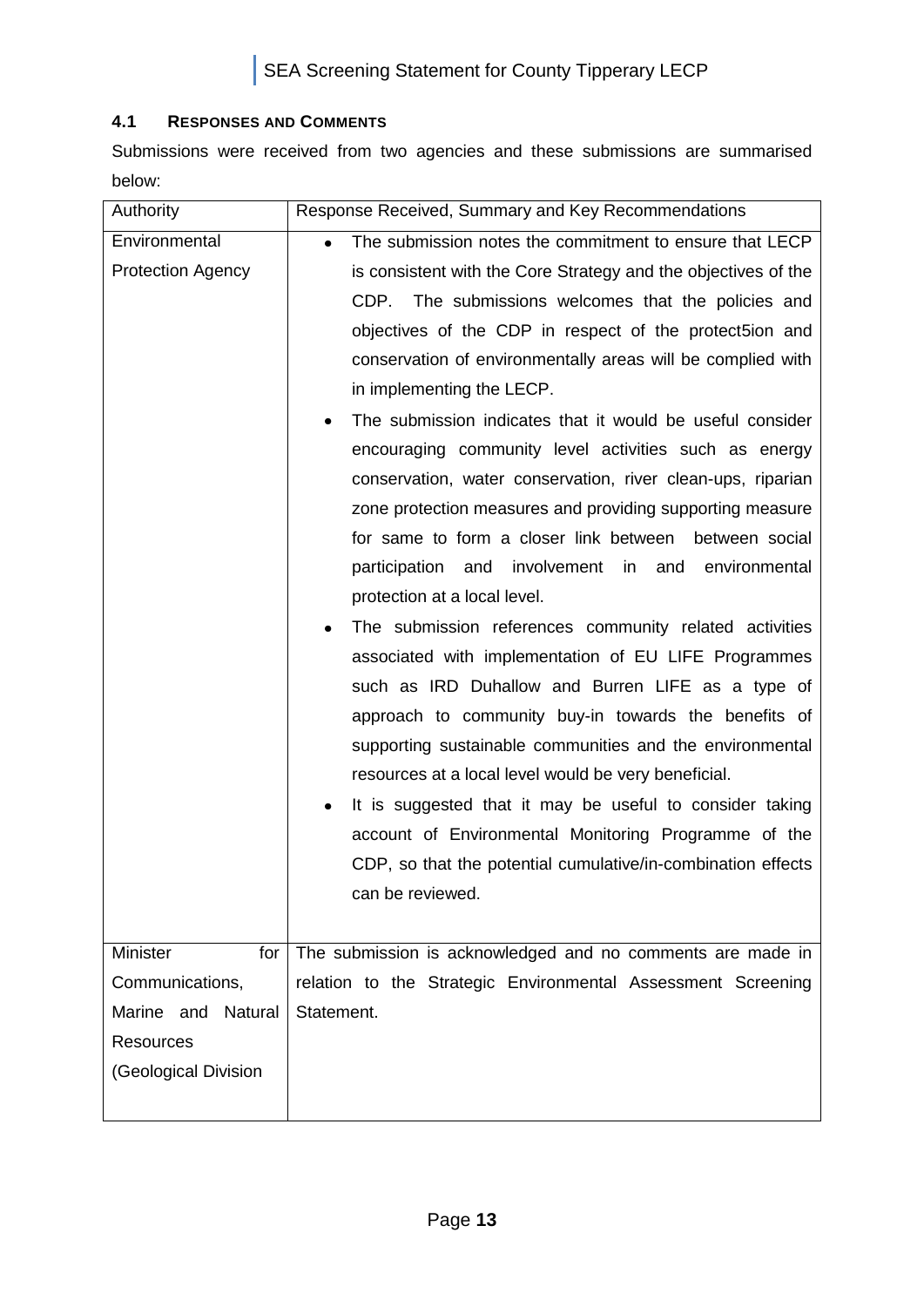#### <span id="page-14-0"></span>**4.2 CONSIDERATION OF THE ENVIRONMENTAL AUTHORITIES SUBMISSION**

The Council welcomes the submission and recommendations of the Environmental Protection Agency and same is addressed below.

In relation to comments made on community involvement, engagement and supporting mechanisms to promote social participation and environmental protection at a local level. Community involvement in energy conservation will be considered under the Community & Social Inclusion Framework Priorities. TCC will be preparing a Heritage Strategy and a Tourism Destination & Experience Development Marketing Plan for the county later this year. It will be recommended that inclusion of measures such as water conservation, river clean-ups, riparian zone protection, measures which promote and encourage local ecotourism ventures, fishing/angling, bird watching, agri-tourism, supporting and encouraging citizen science activities such as local heritage mapping, supporting habitat restoration will be referred for consideration in the appropriate strategy/plan.

In relation to implementation of the EU Life Programmes, the Strategic Policy Unit of Tipperary County Council will be asked to consider these projects in conjunction with relevant bodies as appropriate.

In relation to the suggestion to consider relevant environmental topic in the SEA Environmental Monitoring Programme of the CDPs. The CDPs are concerned with physical development of the landscape, while the LECP is concerned with putting in place supportive structures and processes. The LECP must confirm with the CDPs and Regional Spatial and Economic Strategies and therefore monitoring undertaken at CDP level will impact and inform any requirement of the LECP, where this is appropriate and necessary.

# <span id="page-14-1"></span>**5.0 DETERMINATION IN TERMS OF ARTICLE 9 (2)**

The Council, in accordance with Article 9(2) of the SEA Regulations, and having considered the criteria set out Annex II of the Directive, is satisfied that the LECP will be unlikely to have a significant impact on the environment. This determination is made taking into consideration the following:

The LECP will be implemented in accordance with the principles of sustainable development and with the commitment to the enhancement and protection of the environment. The LECP will be consistent with the strategic planning frameworks and policies and objectives of the North Tipperary Development Plan 2010-2016 and the South Tipperary Development Plan, 2009-2015, which have been subject to Strategic Environmental and Habitats Directive Assessment.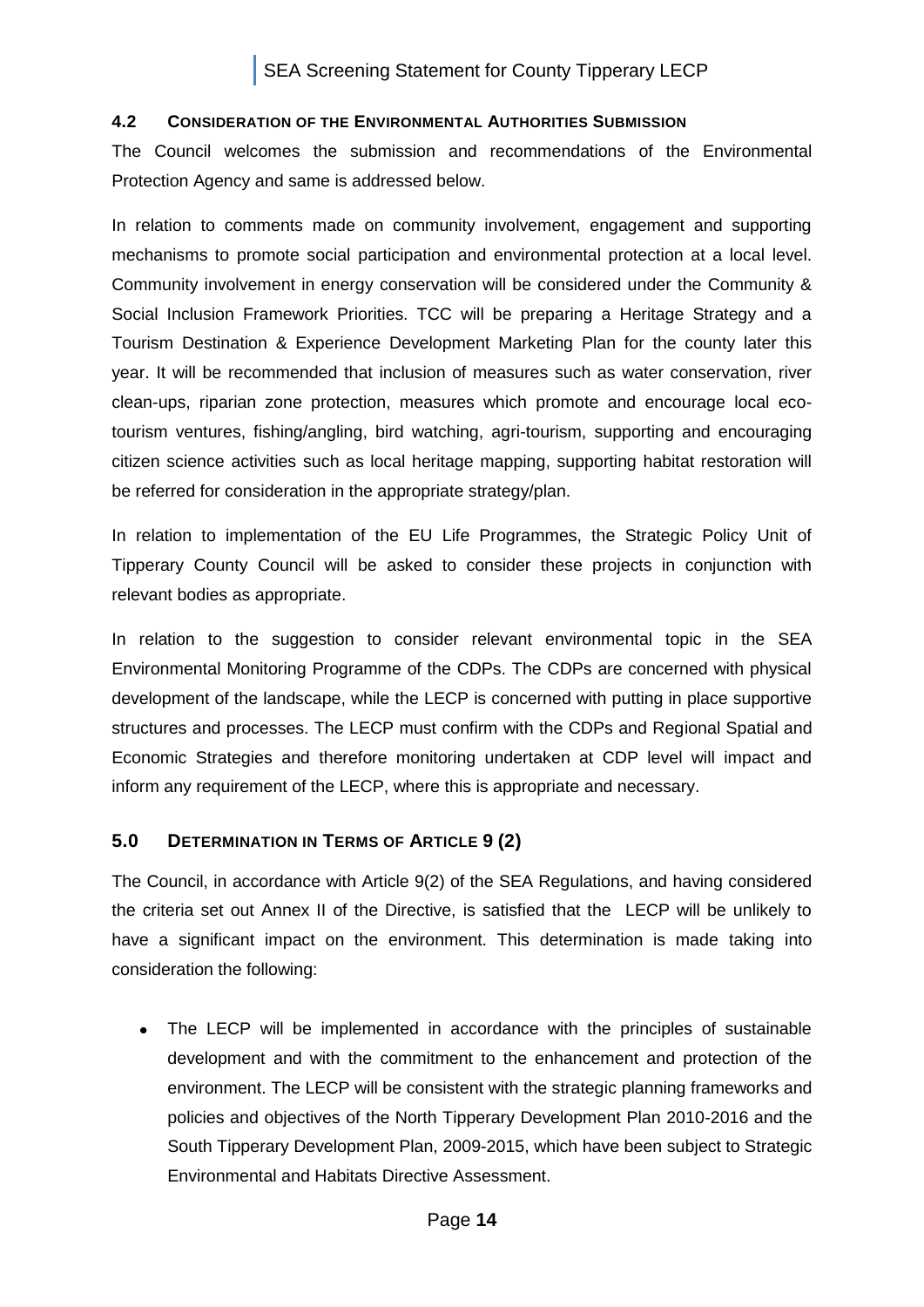The submissions received from the Environmental Authorities.

Having regard to the above, it is not considered necessary to prepare an Environmental Assessment of the LECP.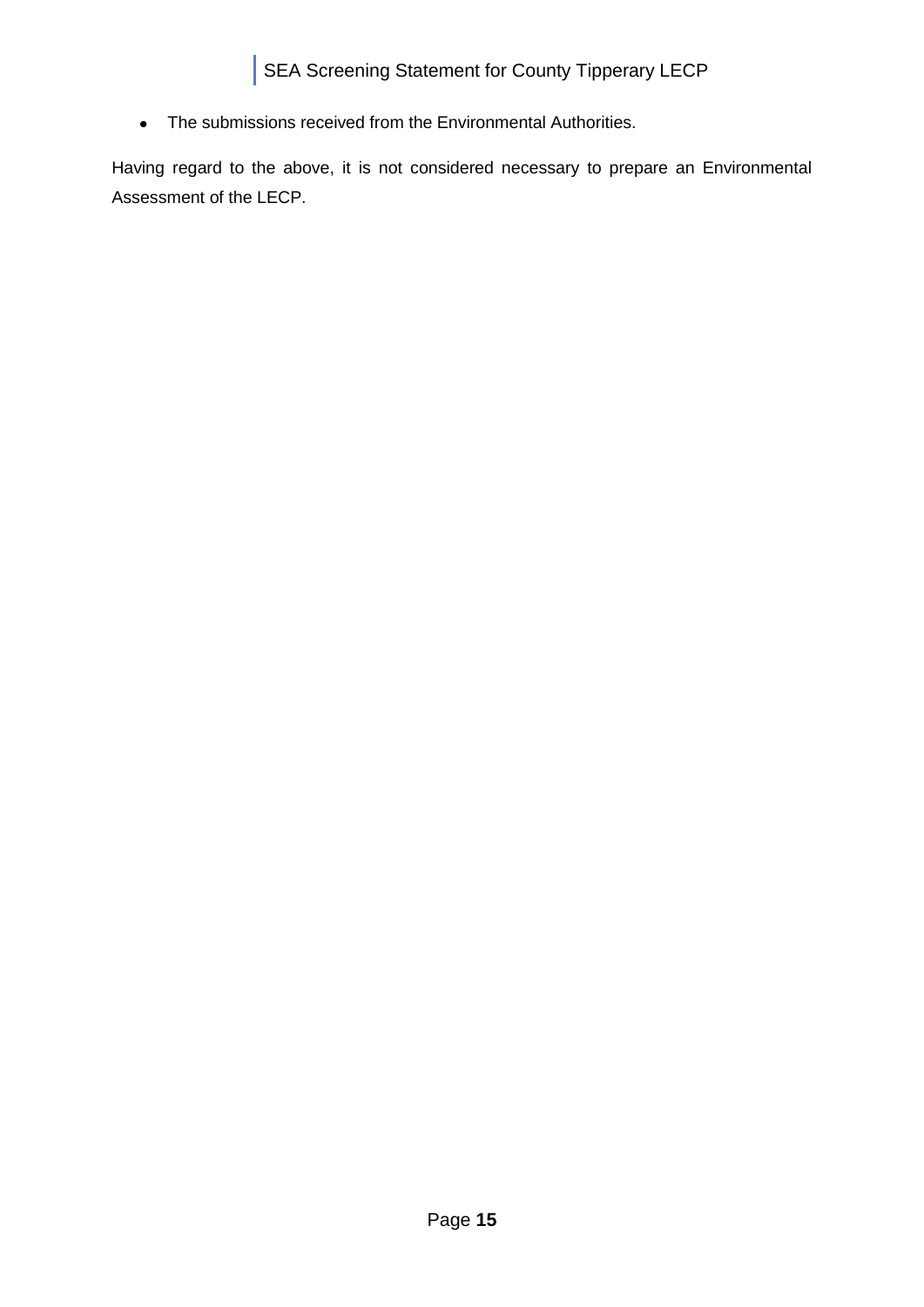# **APPENDIX 1**

<span id="page-16-0"></span>

| <b>Economic aspect</b>                                                                                                     | <b>Community aspect</b>                                                                                         |
|----------------------------------------------------------------------------------------------------------------------------|-----------------------------------------------------------------------------------------------------------------|
| Action Plan for Jobs 2015                                                                                                  | <b>OECD Report on Local Development</b>                                                                         |
| Action Plan for Jobs - Regional 2015                                                                                       | Our Sustainable Future: A Framework for                                                                         |
| Food Harvest 2020                                                                                                          | Sustainable Development for Ireland (2012)                                                                      |
| Making it Happen - Growing Enterprise for<br>Ireland                                                                       | National Action Plan for Social Inclusion 2007-<br>2016                                                         |
| Delivering our Green Potential - Government<br>Policy statement on Growth and Employment<br>in the Green Economy           | Better outcomes, brighter futures - The<br>National Policy Framework for Children and<br>Young People 2014-2020 |
| Developing a Green Enterprise                                                                                              | Energising Irelands rural economy - CEDRA                                                                       |
| Energising Irelands rural economy - CEDRA                                                                                  | Further Education and Training Strategy 2014-<br>2019                                                           |
| Local Government Sectoral Strategy to<br>promote Employment and Support Local<br>Enterprise - Supporting Economic Recovery | Corporate Social Responsibility Plan, Good for<br>Business, Good for Community 2014-2016                        |
| and Jobs - locally.                                                                                                        | Healthy Ireland - A Framework for Improved                                                                      |
| Supporting Enterprise, Local Development                                                                                   | Heath and Well Being 2013-2015                                                                                  |
| and Economic Growth                                                                                                        | National Strategy for Traveller/Roma                                                                            |
| Cost of doing business in Ireland 2014                                                                                     | Integration                                                                                                     |
| Evaluation of Enterprise Supports for Start-<br>ups and Entrepreneurship                                                   | Report on High Level Group on Traveller<br>Issues 2006                                                          |
| Irelands competitiveness Scorecard 2014                                                                                    | 20 Year Strategy for the Irish Language 2010-<br>2030                                                           |
| Construction 2020 - A Strategy for a<br>renewed Construction sector                                                        | Supporting Enterprise, Local Development and<br><b>Economic Growth</b>                                          |
| Harnessing our Ocean Wealth                                                                                                |                                                                                                                 |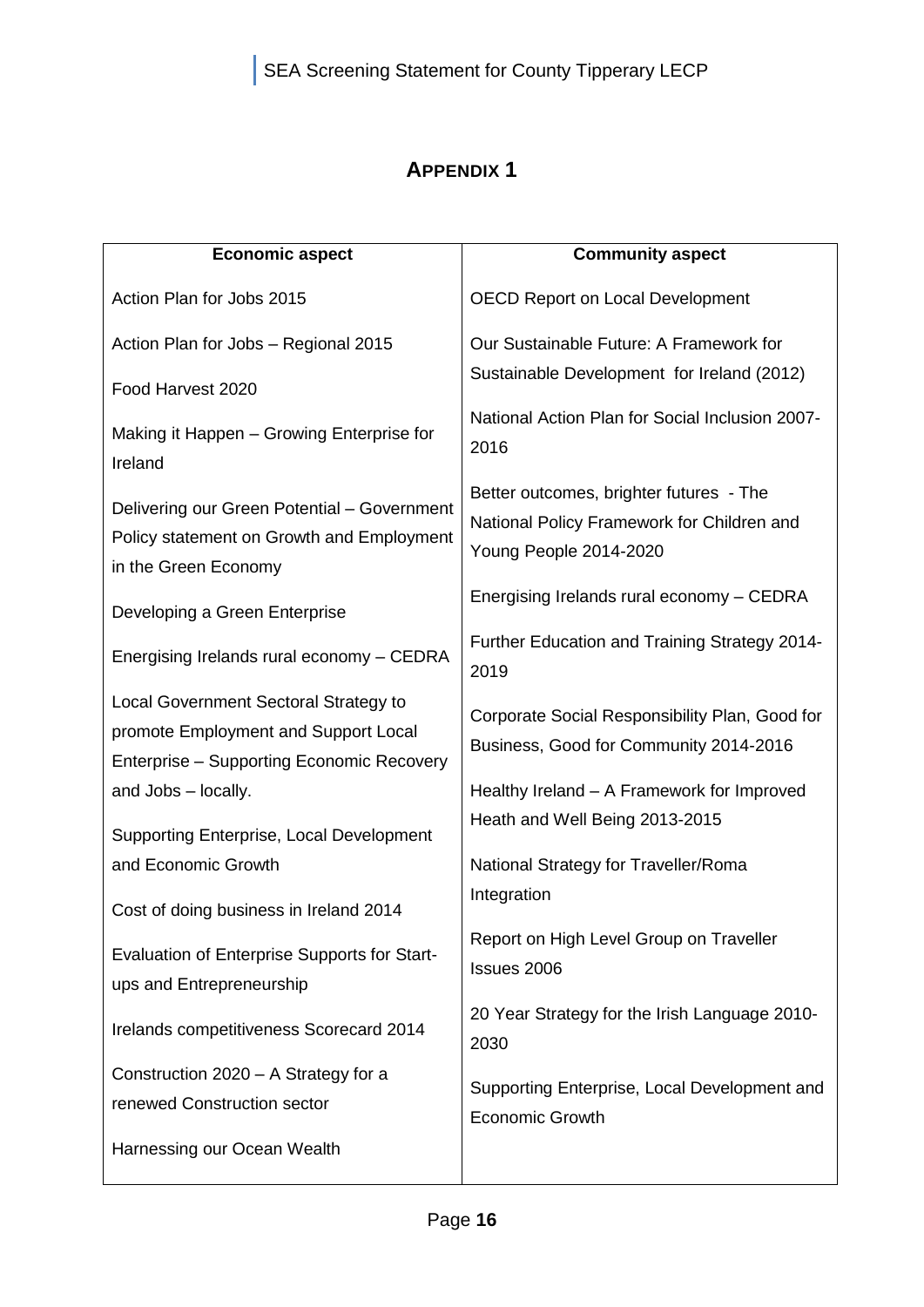| National Reform Programme for Ireland        | National Reform Programme for Ireland     |
|----------------------------------------------|-------------------------------------------|
| Social Housing Strategy 2020                 | National Action Plan for Social Inclusion |
| Green Paper on Energy Policy in Ireland      |                                           |
| <b>Regional Planning Guidelines</b>          |                                           |
| Regional Operation Programmes 2014-2020      |                                           |
| <b>Forfas Regional Competiveness Agendas</b> |                                           |
| <b>County Development Plan</b>               |                                           |
|                                              |                                           |
|                                              |                                           |